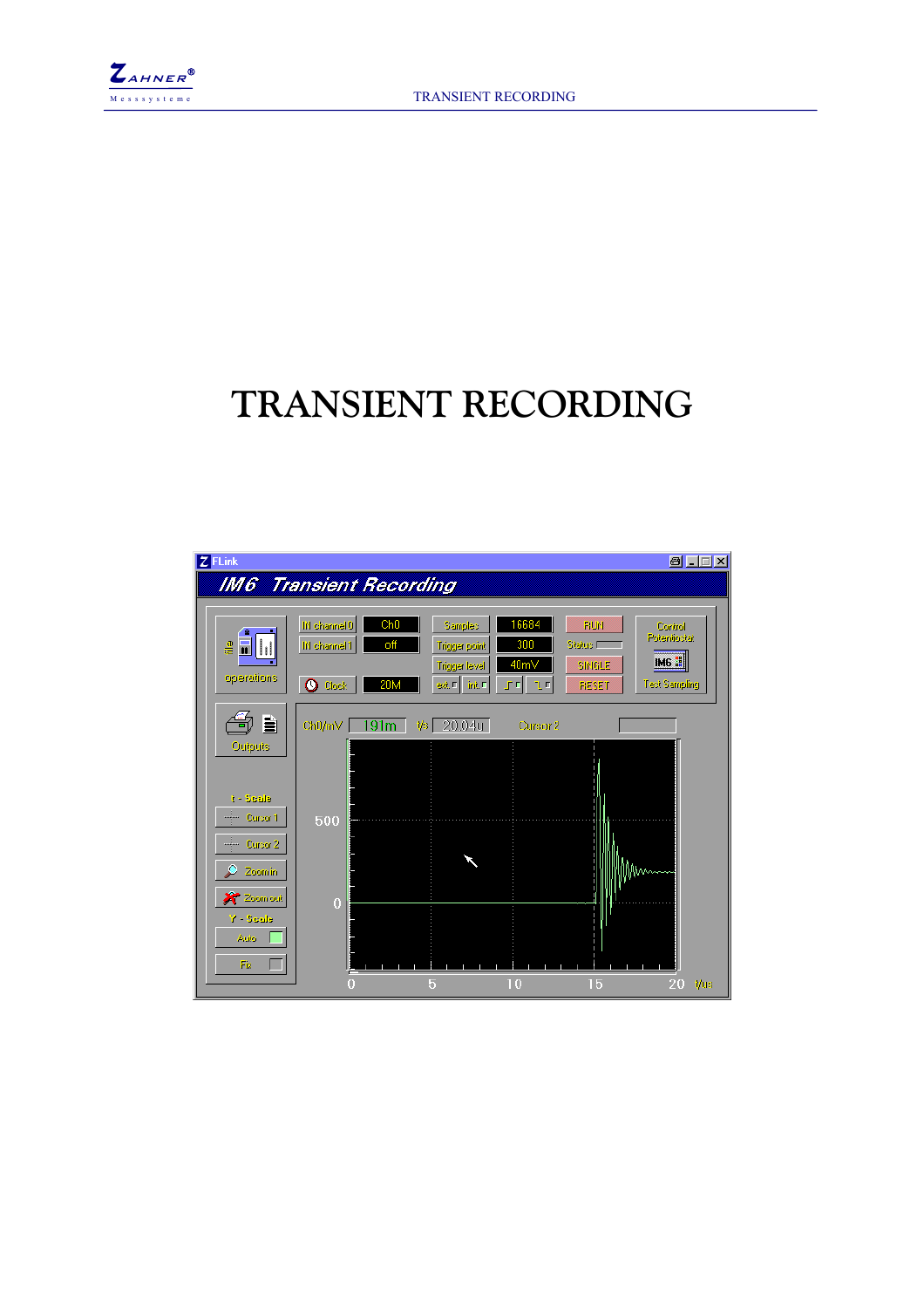

## **1. Main Menu**

All settings of the the transient recorder TR8M as well as the course of the measurements are controlled from the main menu. After the acquisition the stored data are displayed in an U(t)-, I(t)- or U(t)&I(t) diagram. Furthermore they are prepared for export.

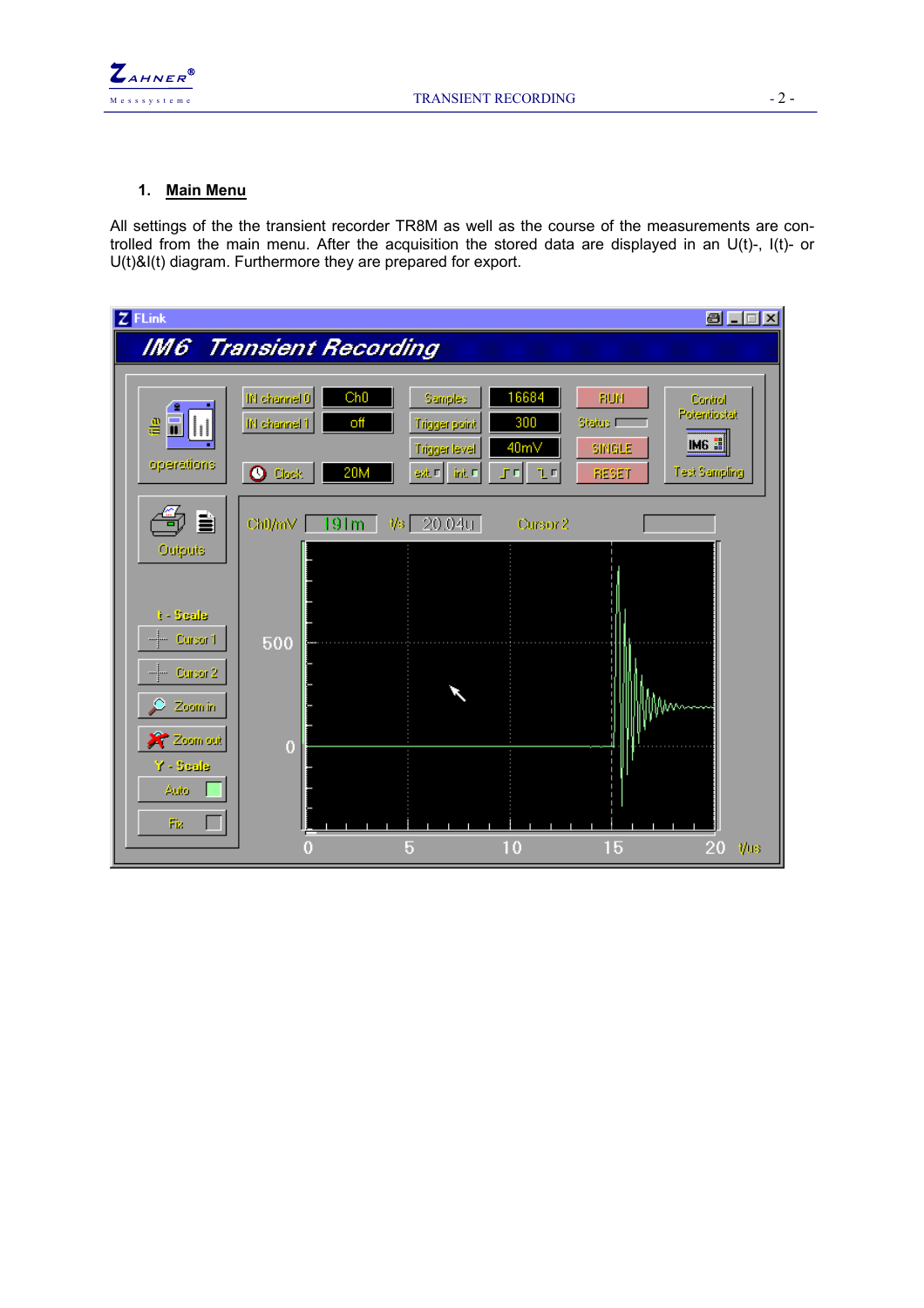



### **2. Configuration of the channels**

The transient recorder is able to record data in one or two tracks. With the *IN channel* function both channels can be switched on and off separately, whereas one channel must be active. Each active channel is routed to an input. As an input you can define one of the external inputs (*Ch0* or *Ch1*) or the *Potential* or *Current* paths from the internal analogue bus of the IM.

| input Ch <sub>0</sub>     | Track <b>Ch0</b> off                                            |
|---------------------------|-----------------------------------------------------------------|
| Ch0<br>10 Jehannel 0      | Track ChO gets data from external input ChO                     |
| off<br>IN channel 1       | Track ChO gets Potential data from IM analogue bus<br>Potential |
| input Ch1                 | Track Ch1 off                                                   |
| Potential<br>IN channel 0 | Track Ch1 gets data from external input Ch1<br>Ch1              |
| off<br>IN sharine! 1      | Track Ch1 gets Current data from IM analogue bus                |

## **3. Set the sampling rate**

The sampling rate of the transient recorder may be defines in a wide range from 1 kHz up to 20 MHz for two-track measurements. For single-track measurements the sampling rate goes up to 40 MHz. To input the sampling rate click on the *Clock* button. This will open an input box where you can input the required sampling rate.

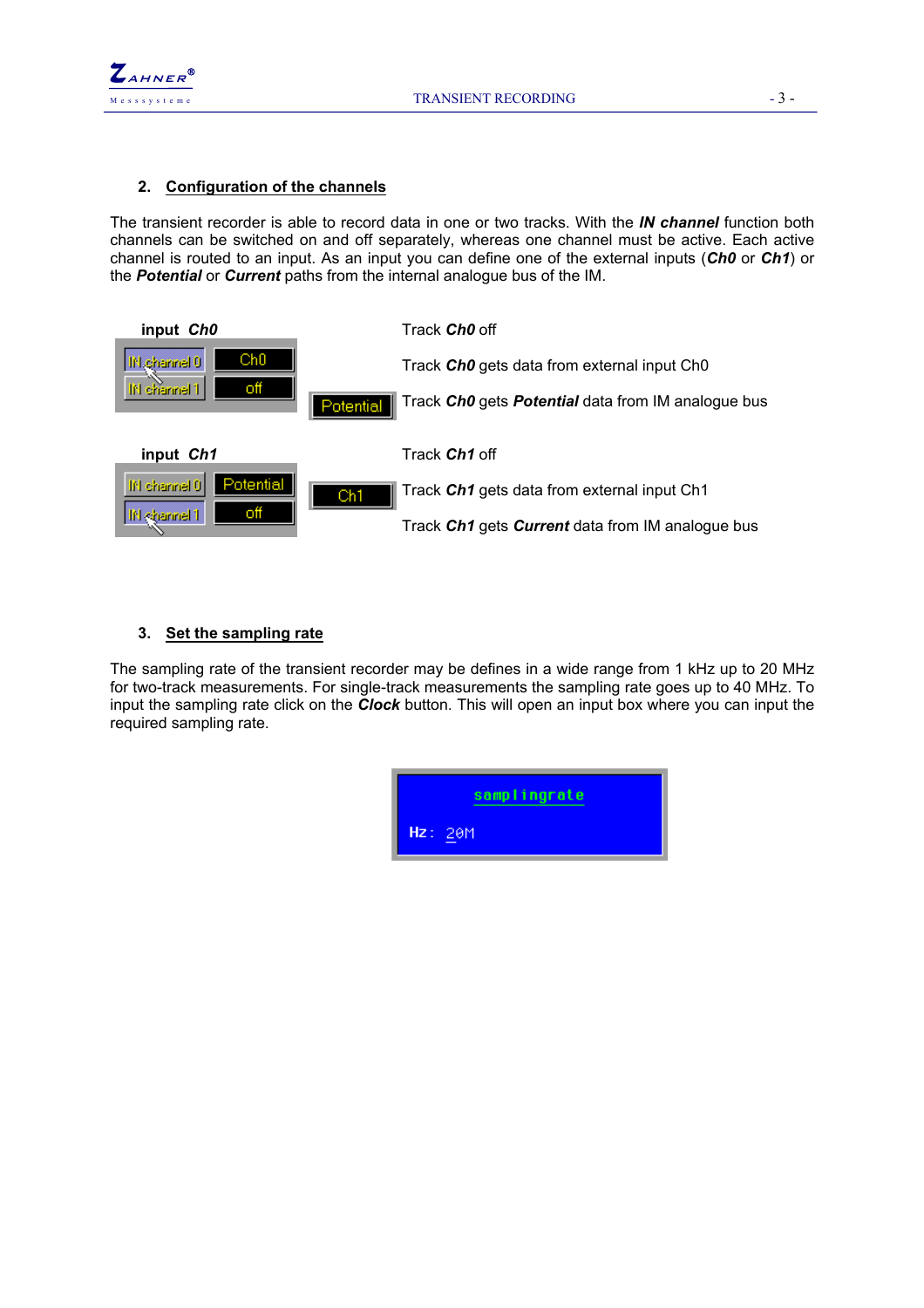

# *4. Setting of the memory and the trigger function*

The measuring time of a shot is results from the sampling rate and the number of samples

### **Measuring time = sampling rate** • **samples**

To input the number of samples click on the *Samples* button. Input the number of samples in the input box.



The pre-trigger option takes a part of the defined number of samples to measure the signal before the trigger event. It may be interesting to investigate which conditions lead to a erroneous trigger event. Here it may be helpful to define all samples as pre-trigger samples. To input the number of pre-trigger samples click on the **Trigger Point** button and input the number in the input box.



Input the trigger threshold by clicking on the *Trigger Level* button. The threshold is input in [V].



The trigger signal can come from the input *Ch0* or from the trigger input *TREXT*. Select the channel with the buttons *ext* and *int*.

| Select external trigger source | External trigger source active |
|--------------------------------|--------------------------------|
| Select internal trigger source | Internal trigger source active |

The trigger event may be a rising or a falling slope. Select the slope with the buttons ' $\mathbf{1}'$  or ' $\mathbf{1}'$ .

Select rising slope **Rising slope active** Rising slope active

Select falling slope **Falling** slope active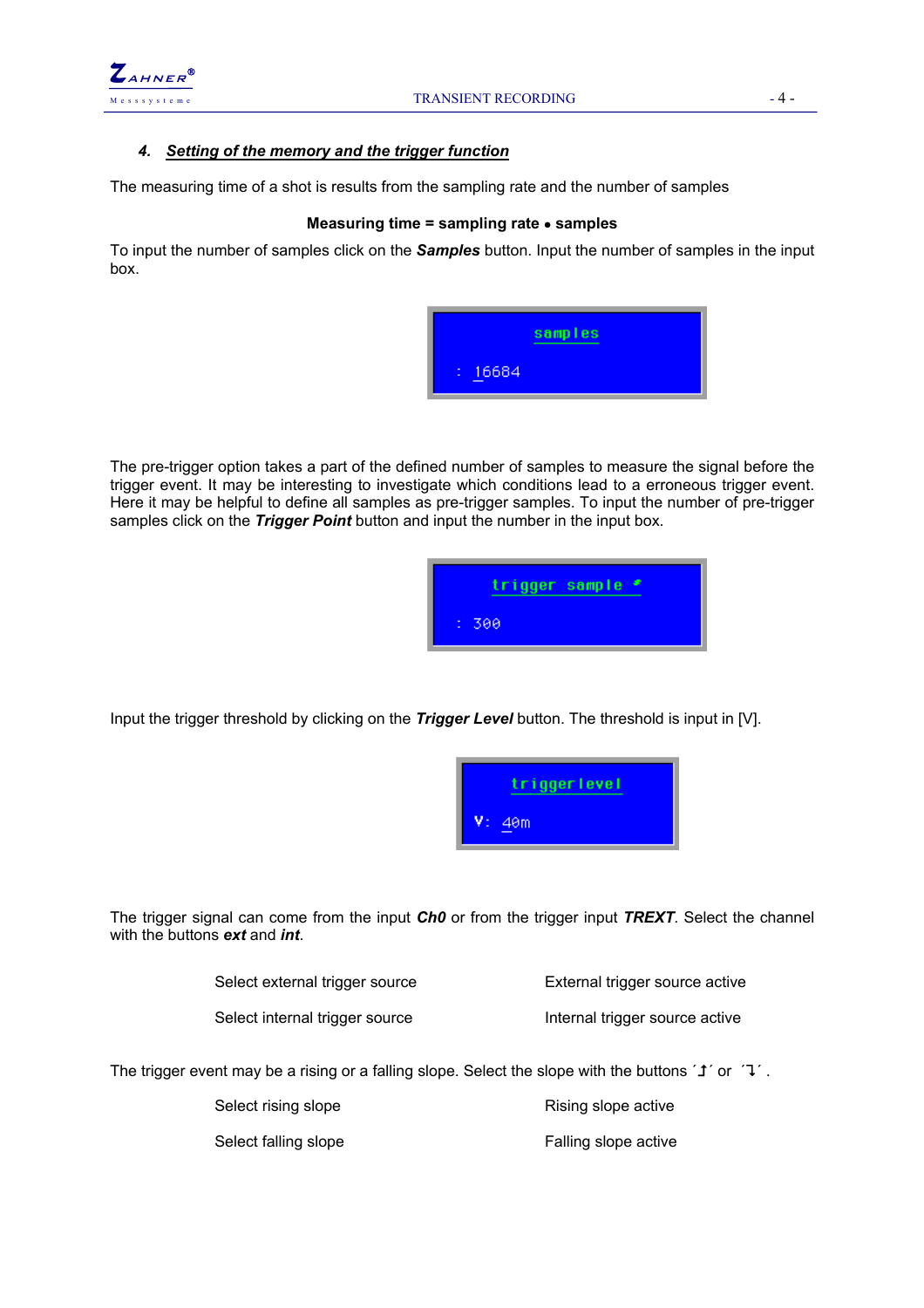

### *5. Start and end of a measurement*

The measurement is controlled by the buttons *RUN*, *STOP*, *RUN/STOP* und *SINGLE*.

### **Single-shot mode**

You can trigger a single-shot by clicking on the *SINGLE* button. The running measurement is indicated by the *Status LED*.



### **Continuous mode**

Click on the RUN/STOP button to activate the oscilloscope mode. After starting the measurement by clicking on the RUN button the TR8M waits for a trigger event to perform a single-shot. After completing a single-shot the data are transferred to the main memory and displayed graphically on the screen. While displaying a shot the TR8M is waiting for the next trigger event. The *Status LED* always shows the state of the measurement. To end the continuous mode click on the *RUN/STOP* button again.

| <b>Nothing active</b> | <b>Start continu-</b><br>ous mode | Pre-trigger phase<br>& measurement<br><b>STOP</b><br>Status I               | Single-shot<br>completed | <b>End continuous</b><br>mode |
|-----------------------|-----------------------------------|-----------------------------------------------------------------------------|--------------------------|-------------------------------|
|                       |                                   | SINGLE<br><b>RESET</b>                                                      |                          |                               |
| <b>Reset the TR8M</b> |                                   |                                                                             |                          |                               |
|                       |                                   | Some specific settings may lead to undesirable effects. Here some examples: |                          |                               |

| <b>Parameter</b><br>Trigger level higher that the maximum amplitude<br>of the signal used for triggering | $\Rightarrow$ | <b>Effect</b><br>No trigger event. The TR8M and the soft-<br>ware seem to sleep                                          |
|----------------------------------------------------------------------------------------------------------|---------------|--------------------------------------------------------------------------------------------------------------------------|
| Very low sampling rate at a very high number of<br>samples, e.g.: f=1kHz & 4M samples                    | $\Rightarrow$ | One single-shot runs $4000 \text{ sec} = 1.11 \text{ h}$ .<br>TRxM and software seem to sleep in this<br>periode of time |
| Trigger source is set to ext and no signal is con-<br>nected to the Trigger Input                        | $\Rightarrow$ | No trigger event. The TR8M and the soft-<br>ware seem to sleep                                                           |

If you encounter such an effect (Status LED is green and TR8M and software seem to sleep) reset the TR8M by pressing the RESET button.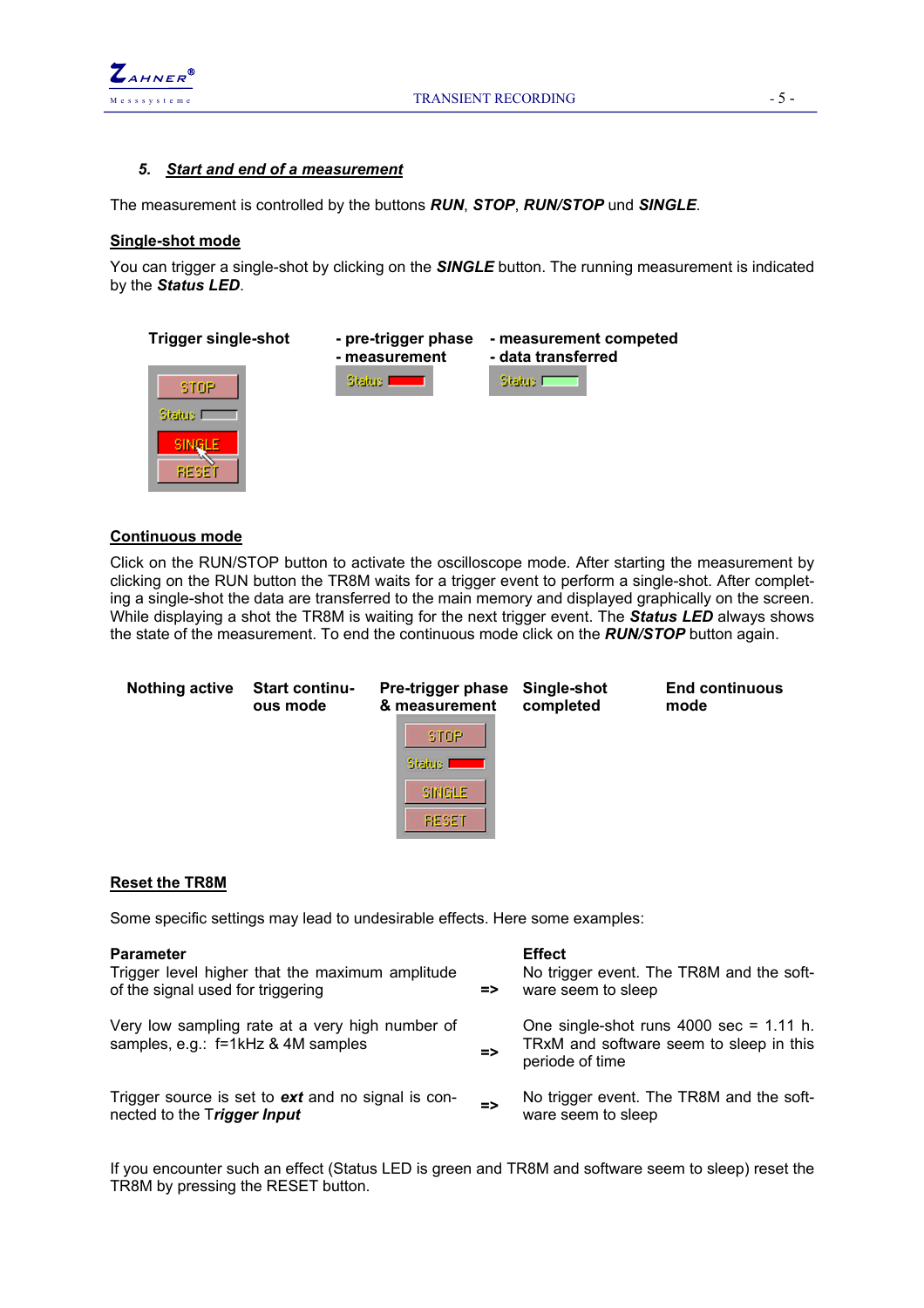

### *6. Darstellung der Messdaten*

After finishing a measurement (in single-shot or continuous mode) the data measured at last are displayed on the screen. For a first visual analysis cursor and zoom functions are provided.



The scaling of the graph can be done automatically or manually.

are calculated and applied.

Select the automatic scaling by clicking on the Select the user-defined scaling by clicking on *AUTO* button. Minima and maxima of the graph the *FIX* button. You can set the minima and maxima of the graph in the up-coming input box.

| - Seale |
|---------|
| 40      |
| Fiz     |
|         |

| Scale |
|-------|
| Auto  |
|       |

| Y-scale                                                                           |  |
|-----------------------------------------------------------------------------------|--|
| $min*0/V: -1.9734$<br>max*0/V: 1.9734<br>$min*1/V: -1.9734$<br>$max*1/V$ : 1.9734 |  |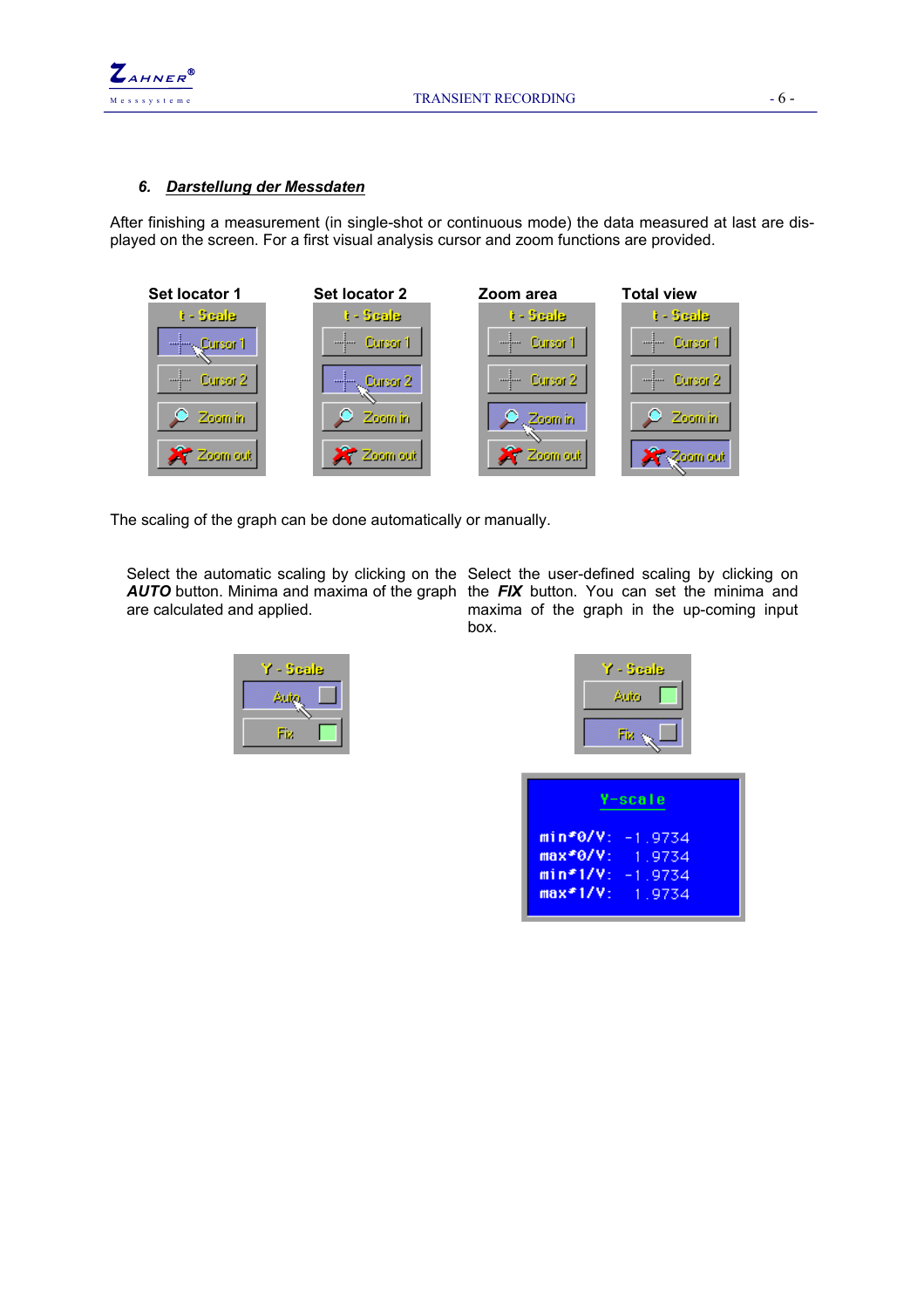

### *7. The IM interface*

To set e.g. the DC parameters of a shut-down measurement click on the *Control Potentiostat* button. The Test Sampling page of the EIS program comes up where you can input those parameters.

### *8. File operations*



Click on File Operations to call the file manager of the Thales software. Here you can save and load measurements and parameter sets. Parameter sets are stored together with the measurement data.

### *9. Datenausgabe*



Click on the *Outputs* button to display the graph on the total display. This is useful for printouts.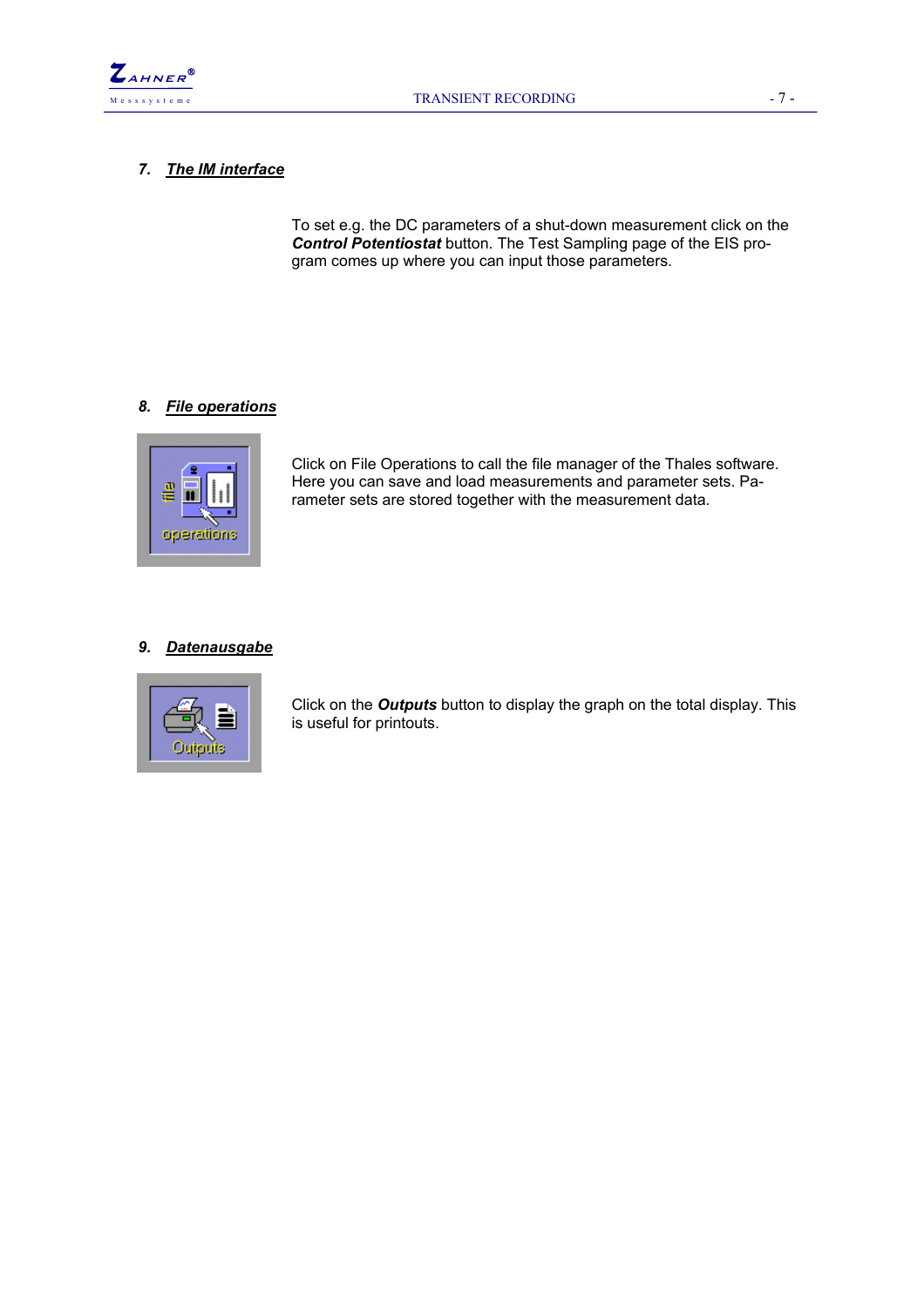

### *10. Transient Recording Module TR8M*



The hardware extension module TR8M for the Electrochemical Workstations IM6 and IM6e is optimized for the investigation of fast electrical events which need to be measured with a high time resolution and fixed phases in two channels. A typical application is the investigation of pulse and transient responses.

As soon as the module is plugged into the IM system it is detected by the Thales software. When staring the program modules *PVI, Pulse* or *TRC* located in the *Time Domain* menu the programming of the transient recorder is available. In *PVI* and *Pulse* the ranges and menus are extended accordingly, in *TRC* parameters are input directly in the program window.

The outlets for connection of the measuring signals, trigger and clock are located on the front panel of the module. On the other hand, the measuring signals may also be the potential and current channels of the IM system. These are connected internally, so that no external con-nections are necessary. For feeding external probes and instrumentation amplifiers the outlets provide a power supply of +-15V / 50mA.

| Signal input +        | Signal input -        |
|-----------------------|-----------------------|
| Power supply +15 V DC | Power supply -15 V DC |
| Power supply ground   |                       |